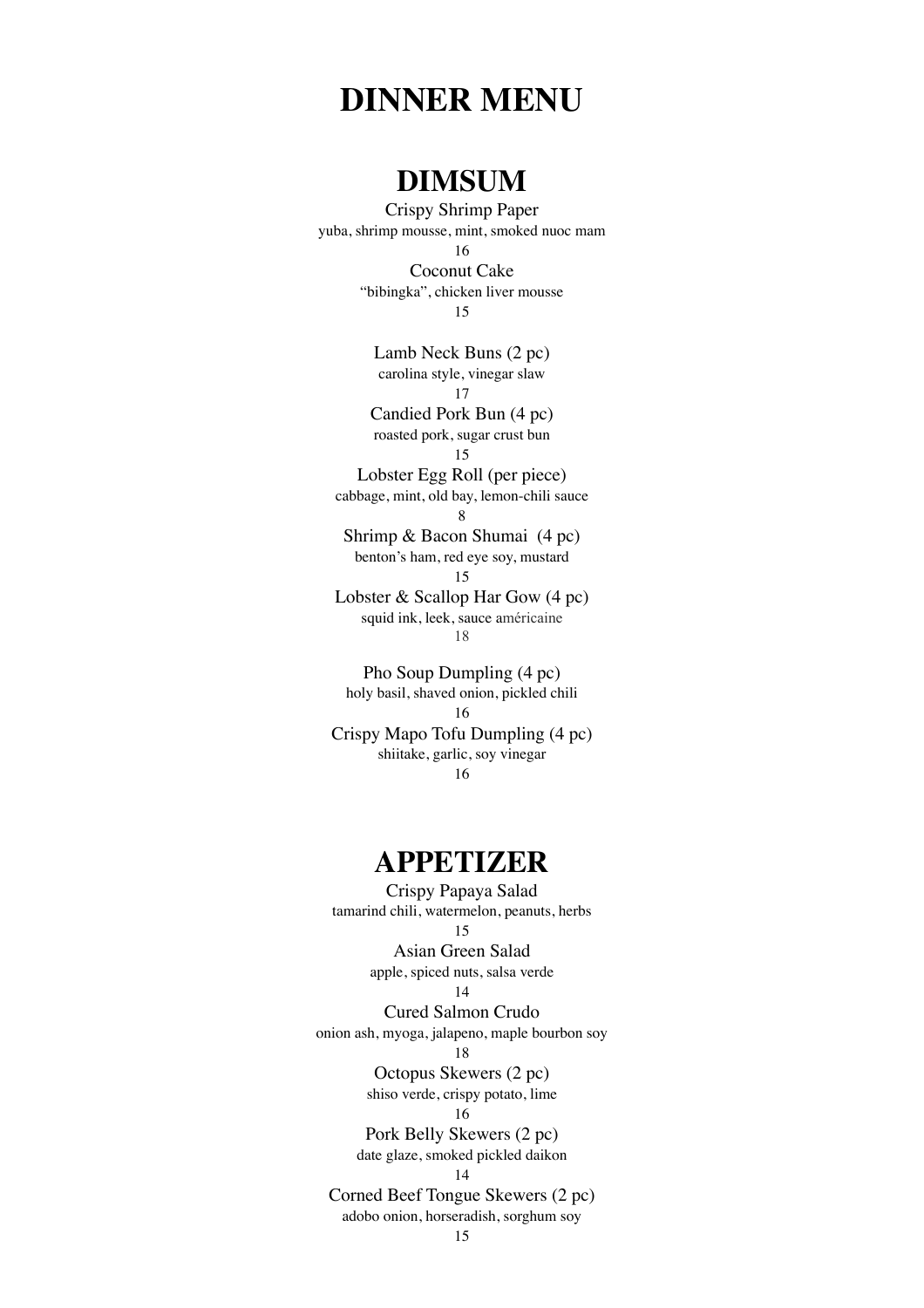**TO SHARE**

Roasted Cauliflower

soy sesame, pickled vegetables, red romaine

26

Grilled Lobster sushi rice, tamarind brown butter, lime, toasted seaweed

52

Whole Smoked Branzino caper-ginger relish, citrus ponzu, pea tendril

38

Whole Jerk Roast Duck

jerk-hoisin sauce, pickled cucumber, scallion, steamed buns

62

Golden Chicken

stuffed shishitos, feta stuffed dates, persian rice, red & white sauce

32

Rabbit Vindaloo

braised, brussel sprouts, squash, rice

35

Tandoori Beef Rib escarole, spiced honey

58

Dry Aged Bone-In Ribeye (36 oz)

confit shallots, red leaf lettuce, aged soy butter

145

## **RICE**

Oyster Kimchi sushi rice, ssamjang, gem lettuce 28 Thai Fried Chicken dirty rice, pickled chili, kaffiir lime peanuts 27 Duck Fried Rice egg, prune, garlic, sesame, scallion 17 Lobster Fried Rice xo butter, old bay, crispy potato, lemon 19 Acorn Sticky Rice vegetable xo, apple pumpkin puree 23 Jasmine Rice steamed 7 **NOODLES** Pork Sigsig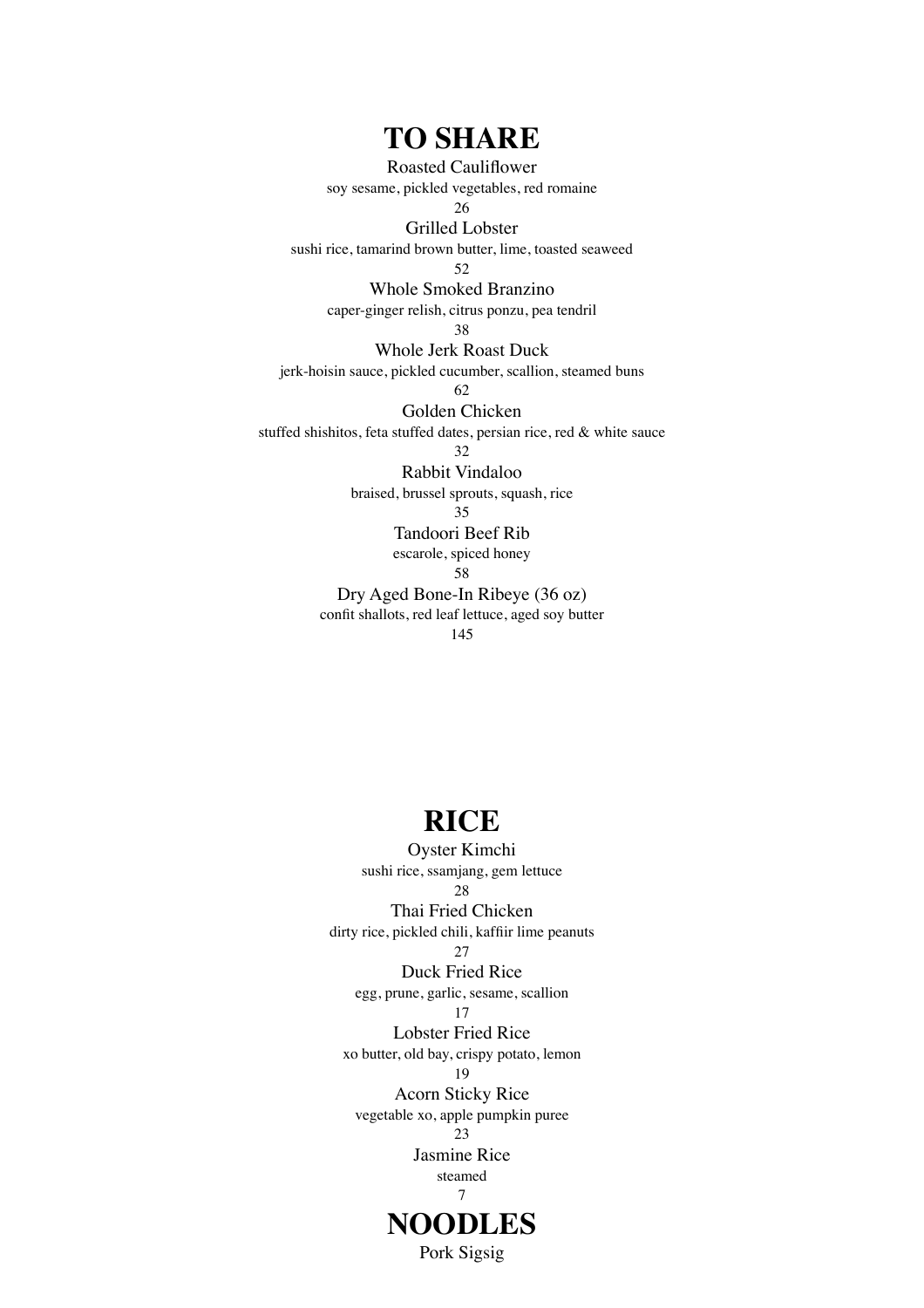rice noodle, pork neck, ear, egg, calamansi

31

Three Kings Pho Consommé

rice noodle, dry aged striploin, bone marrow, holy basil

32

Fideos

angel hair, chorizo, clam, mussel, paprika, green goddess

27

Pancit Palabok rice noodle, dungeness crab gravy, smoked trout roe, quail egg, chicharron 43

# **SIDES**

#### Blistered Shishito

sweet soy glaze, crispy anchovy

14

Fried Brussel Sprout pommegrate nuac nom, crushed peanuts, dill

12

Peashoots

bacon, garlic, meyer lemon-soy

13

Charred Eggplant xo yogurt, scallion, crispy shallot

15

# **DESSERT**

15

Apple Cobbler vanilla bean ice cream, roasted fuji apples, sugar crumble Kings Sundae assorted odd fellows ice cream, hong kong waffle, brûléed banana, cherry Crispy Flan spiced nuts, chocolate ice cream, blackberries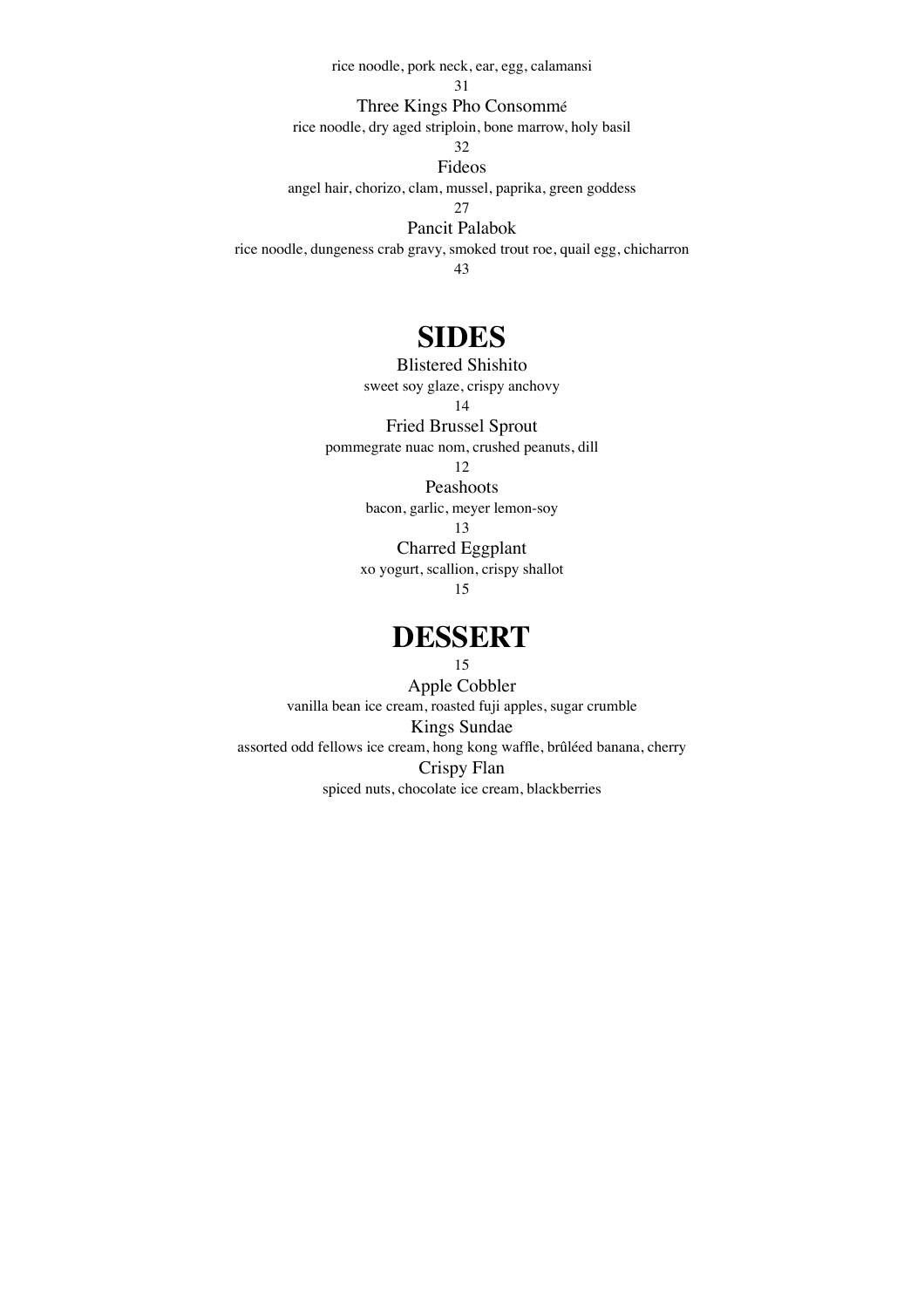



#### **Kings Platter \$18**

2 eggs (your way), bacon or chicken sausage, crispy-garlic herbed potatoes, choice of bread, includes choice of coffee, tea or juice

#### **Yogurt & Granola \$14**

mixed dried fruit, fresh strawberries, mint & sorghum syrup

#### **Avocado Toast \$15**

grilled sourdough, heirloom tomato, sunny side egg, salad

#### **Everything Lox Bagel \$18**

bagel by blackseed bagel, smoked salmon, whipped chive cream cheese, heirloom tomato, pickled shallot, capers, salad

#### **Ham & Cheese Omelette \$15**

bentons ham, cheddar, caramelized onion, salad with oregano vinaigrette \*egg white optional available/veg option available only upon request

**Dale's Sandwich \$17** soft scrambled egg, cheddar, hash brown, applewood smoked bacon, sriracha ketchup, brioche, side of brûléed grapefruit

**Corn Pancake \$15** corn butter, brown butter maple syrup, corn, blueberry, mint

#### **Candied Roast Pork Bun (4 pc) \$13**

roasted pork, sugar crust bun

**Pho Soup Dumpling (4 pc) \$14** holy basil, shaved onion, pickled chili

**Shrimp & Pork Shumai (4 pc) \$13** benton's ham, red eye soy, mustard

**Vegetable Mapo Dumpling (4 pc) \$12** shiitake, tofu, soy-chili sauce

**Taiwanese Beef Noodle Soup \$16** braised short rib, 6 minute egg, chinese broccoli

**"Bibimbop" Grain Bowl \$14** southern style succotash, 6 minute egg, pickled relish, tomato chili sauce

**Eva's Arroz Caldo \$15** chicken, 6 minute egg, ginger, garlic, annatto seed oil



Rice & Gold 50 Bowery @riceandgold